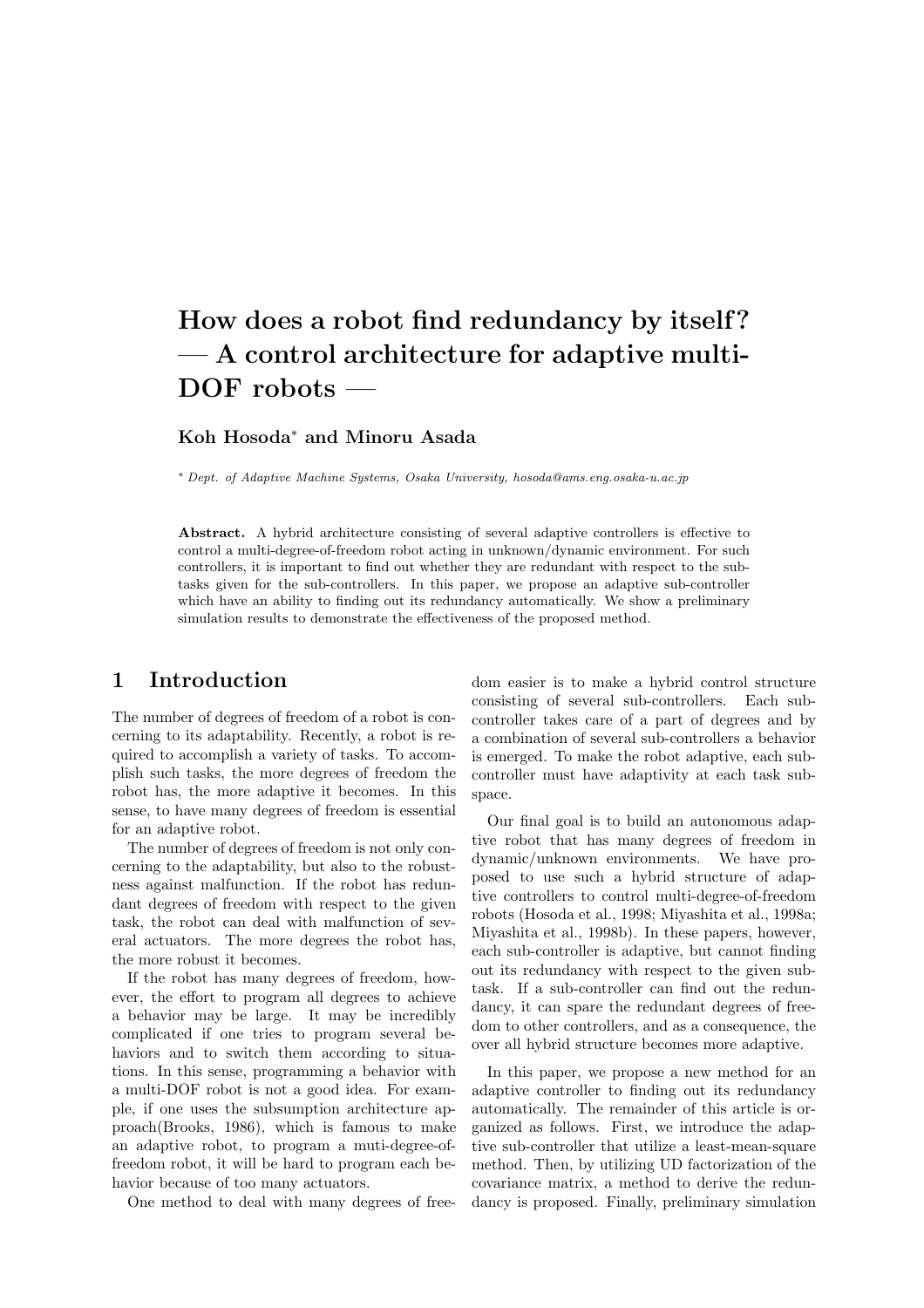results are shown to demonstrate the effectiveness of the proposed method.

## 2 A Hybrid Control Architecture for multi-DOF robots

### 2.1 Sub-controllers

The i-th sub-task for a sub-controller is defined in its own task sub-space. Typically, it is an output space of an external sensor. The sensor output  $x_i$ is a function of actuator displacement  $\theta$ ,

$$
x_i = x_i(\theta). \tag{1}
$$

Differentiating the equation with respect to the sampling rate, we can get

$$
\Delta x_i(k) = \mathbf{J}_i(k)\Delta\theta(k),\tag{2}
$$

in the k -th sampling step, where  $\boldsymbol{J}_i \stackrel{\triangle}{=} \partial \boldsymbol{x}_i / \partial \boldsymbol{\theta}$ .

The *i*-th sub-task may be define in terms of a desired value  $x_{id}$ . If all the actuators of the robot are velocity-controlled, we can derive a velocity command for  $i$ -th task from eq.2,

$$
\boldsymbol{u}(k) = \boldsymbol{J}_i(k)^+ \boldsymbol{K}_i(\boldsymbol{x}_{id}(k) - \boldsymbol{x}_i(k)) + (\mathbf{I} - \boldsymbol{J}_i(k)^+ \boldsymbol{J}_i(k))
$$
\n(3)

where I,  $K_i$  and  $\xi$  are an identity matrix, a feedback gain matrix, and an arbitrary vector that denotes the redundancy of the controller with respect to the given task to follow  $x_{id}$ .  $A^+$  denotes a pseudoinverse of a matrix  $\boldsymbol{A}$ . By utilizing the last term in the right hand side in eq. $(3)$ , we can make a hybrid structure of the sub-controllers(Hosoda et al., 1998).

#### 2.2 Adaptation of the controllers

If there is no a priori knowledge on the robot and the environment, the matrix  $J_i(k)$  is unknown. To make the robot adaptive to change of the environment, a mechanism to estimate the matrix is needed. An estimator utilizing least-mean-square method is(Hosoda et al., 1998)

$$
\widehat{\boldsymbol{J}}_i(k) = \widehat{\boldsymbol{J}}_i(k-1) + \{ \Delta \boldsymbol{x}_i(k) - \widehat{\boldsymbol{J}}_i(k-1) \Delta \boldsymbol{\theta}(k) \}
$$

$$
\frac{\Delta \boldsymbol{\theta}(k)^T \boldsymbol{P}(k-1)}{\rho + \Delta \boldsymbol{\theta}(k)^T \boldsymbol{P}(k-1) \Delta \boldsymbol{\theta}(k)}(4)
$$

where  $(0 < \rho < 1)$  is a forgetting factor, and  $P(k)$ is a covariance matrix calculated as

$$
\mathbf{P}(k) = \frac{1}{\rho} \left\{ \mathbf{P}(k-1) - \frac{\mathbf{P}(k-1)\Delta\boldsymbol{\theta}(k)\boldsymbol{\theta}(k)^{T}\mathbf{P}(k-1)}{\rho + \Delta\boldsymbol{\theta}(k)^{T}\mathbf{P}(k-1)\Delta\boldsymbol{\theta}(k)} \right\} (5)
$$

We have already demonstrated that many kinds of robots can be controlled by this adaptive controller without any *a priori* knowledge on the robot and the environment(Hosoda and Asada, 1997).

### 2.3 Estimating the redundancy automatically

Utilizing a characteristic of the estimator (5), the robot can find the redundancy automatically. This may allows the control architecture being adaptive and robust.

If the robot is redundant to achieve the  $i$ -th subtask, the variation of the actuator displacement  $\Delta\theta$ is not uniform over the task space. Therefore, by observing the covariance matrix  $P$ , which represents the variation of  $\Delta\theta$ , the robot can find out its redundancy by itself.

 $J_i(k)$ ) $\xi$  posed(Bierman, 1976), which we show more details It is known if the variation of  $\Delta\theta$  is not uniform, the covariance matrix  $P$  cannot keep the positiveness, and therefore the least-mean-square based estimator will lose the numerical stability (Ifeachor and Jervis, 1993). To avoid such instability, a technique so called UD factorization is proin the appendix. Following the method, the covariance matrix  $P$  is factorized

$$
P = UDU^T, \tag{6}
$$

where  $U$  is an upper triangular matrix whose diagonal elements are all 1, and  $\boldsymbol{D}$  is a diagonal matrix. Instead of updating  $P$  by eq.(5), we can update U and  $\boldsymbol{D}$  (see appendix) so as to ensure the positiveness of the matrix  $P$  and ensure the numerical stability.

Note that if the positiveness of  $P$  is week, one of the diagonal element of  $D$  is near to 0. Therefore, if the control input for the robot  $\Delta\theta$  is not uniform, we can find out by observing D.

Let  $D$  and  $U$  be

$$
D = \text{diag} \begin{bmatrix} d_1 & \cdots & d_n \end{bmatrix}, \qquad (7)
$$

$$
U = \begin{bmatrix} 1 & * \\ \cdot & \cdot & \cdot \\ 0 & 1 & \cdot \cdot & \cdot \\ \cdot & \cdot & \cdot & \cdot \\ 0 & \cdots & \cdot & \cdot \cdot & \cdot \end{bmatrix}
$$

$$
= \begin{bmatrix} u_1 & \cdots & u_n \end{bmatrix}, \qquad (8)
$$

respectively. If the robot is redundant, a diagonal element  $d_i$  of **D** becomes very small. If  $d_i = 0$ , the corresponding direction of  $\Delta\theta$  is not anymore effective to the estimation, that is, the direction is redundant with respect to the sub-task. Every term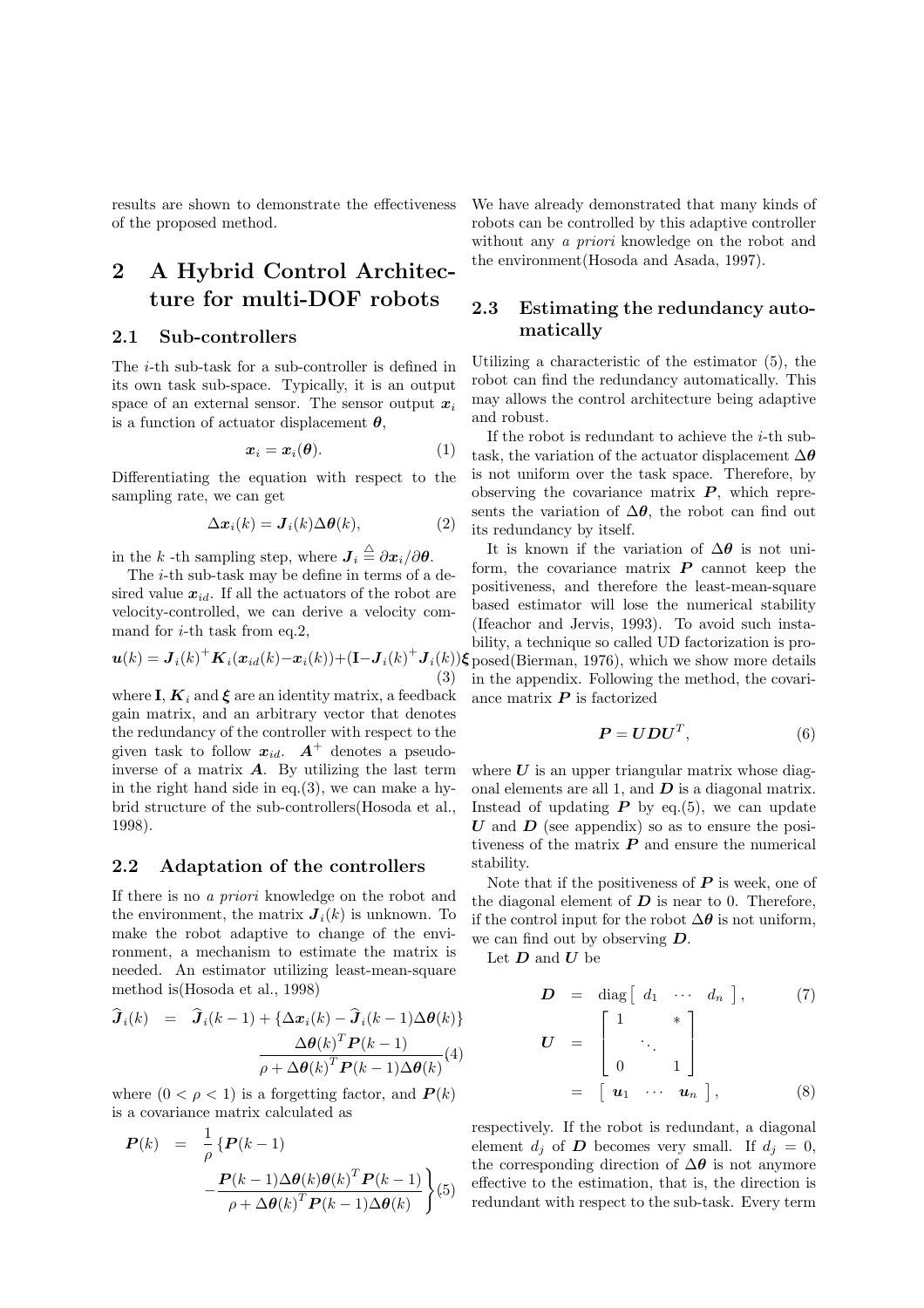

Figure 1: A 4 DOF manipulator with 2 cameras is used for the simulation (Unit is [m]).

concerning about  $\Delta\theta$  in the estimator (4) is multiplied with  $P$ :

> $P\Delta\theta = UDU^T\Delta\theta$  $=$   $U$ י<br>- $\overline{\phantom{a}}$ . . .  $d_j$ . . .  $\overline{a}$  $\Big\|\textit{\textbf{U}}^T\Delta\pmb{\theta},$

Therefore, the redundant direction is given as a column vector of  $U^{-T}$ . To eliminate the redundancy, we can remove this direction form estimated matrix  $\widehat{\bm{J}}_i.$ 

### 3 Simulation

We demonstrate simulation results, to shown that the robot can find out the redundancy with respect to one sub-task, and can apply another task utilizing the redundant space.

### 3.1 Robot System

A robot used for the simulation had 4 DOFs with two cameras depicted in figure 1. By two cameras the robot observes two positions of image points. The first sub-task given to the robot is to keep these positions constant in the image planes, that is, visual servoing task. The points are moving along a circle whose diameter is  $0.1$ [m] in  $5$ [s], 10 times.

Two cameras are gazing at 2 points, therefore the image feature vector is  $x \in \mathbb{R}^8$ . The robot has 4 DOFs,  $\boldsymbol{\theta} \in \mathbb{R}^4$ . Two points are moving on a surface along the circle, therefore the DOF needed for the task is 3.

The forgetting factor of the estimator  $\rho = 0.8$ . The initial matrix of  $P$  is an identity matrix. The initial matrix for the estimated Jacobian matrix is given as an arbitrary matrix

| $\widehat{\boldsymbol{J}}(0)=$ | 100      | 0   | 0        | 0        |  |
|--------------------------------|----------|-----|----------|----------|--|
|                                | 0        | 100 | $\Omega$ | 0        |  |
|                                | 0        | 0   | 100      | 0        |  |
|                                | $\Omega$ | 0   | 0        | 100      |  |
|                                | 100      | 0   | 0        |          |  |
|                                | 0        | 100 | $\Omega$ | 0        |  |
|                                | 0        |     | 100      | $\Omega$ |  |
|                                |          |     | U        | 100      |  |

,

.

because we assume that the controller does not have any a priori knowledge on the parameters of the robot and of the environment. Note that the rank of this matrix is 4. This means that all the 4 DOFs are utilized for the visual tracking task at the initial condition.

To help the understanding of the readers, we show the true Jacobian matrix:

| $\widehat{\boldsymbol{J}}(0)=$ | 2300 | 0      | 0      |      |  |
|--------------------------------|------|--------|--------|------|--|
|                                | 100  | 0      | 1300   | 1300 |  |
|                                | 2400 | 300    | 200    |      |  |
|                                | 0    |        | 1300   | 1300 |  |
|                                | 2400 | $-300$ | $-200$ |      |  |
|                                | 100  | 0      | 1300   | 1300 |  |
|                                | 2300 | 0      | 0      |      |  |
|                                |      |        | 1300   | 1300 |  |

Note that the rank of this matrix is 3.

#### 3.2 Simulation Results

Here we show two simulation results:

- case 1 applying visual servoing control without redundancy estimator, and
- case 2 applying visual servoing control with redundancy estimator.

In case 1, the robot cannot find out its redundancy with respect to the first "visual servoing" subtask. In case 2, however, it will find redundancy. Utilizing the redundancy, the second subtask to make  $\theta_3$ converge to  $-\pi/3$  is applied. The second subtask is performed to minimize the index

$$
Q = \{\theta_3 - (-\pi/3)\}^2.
$$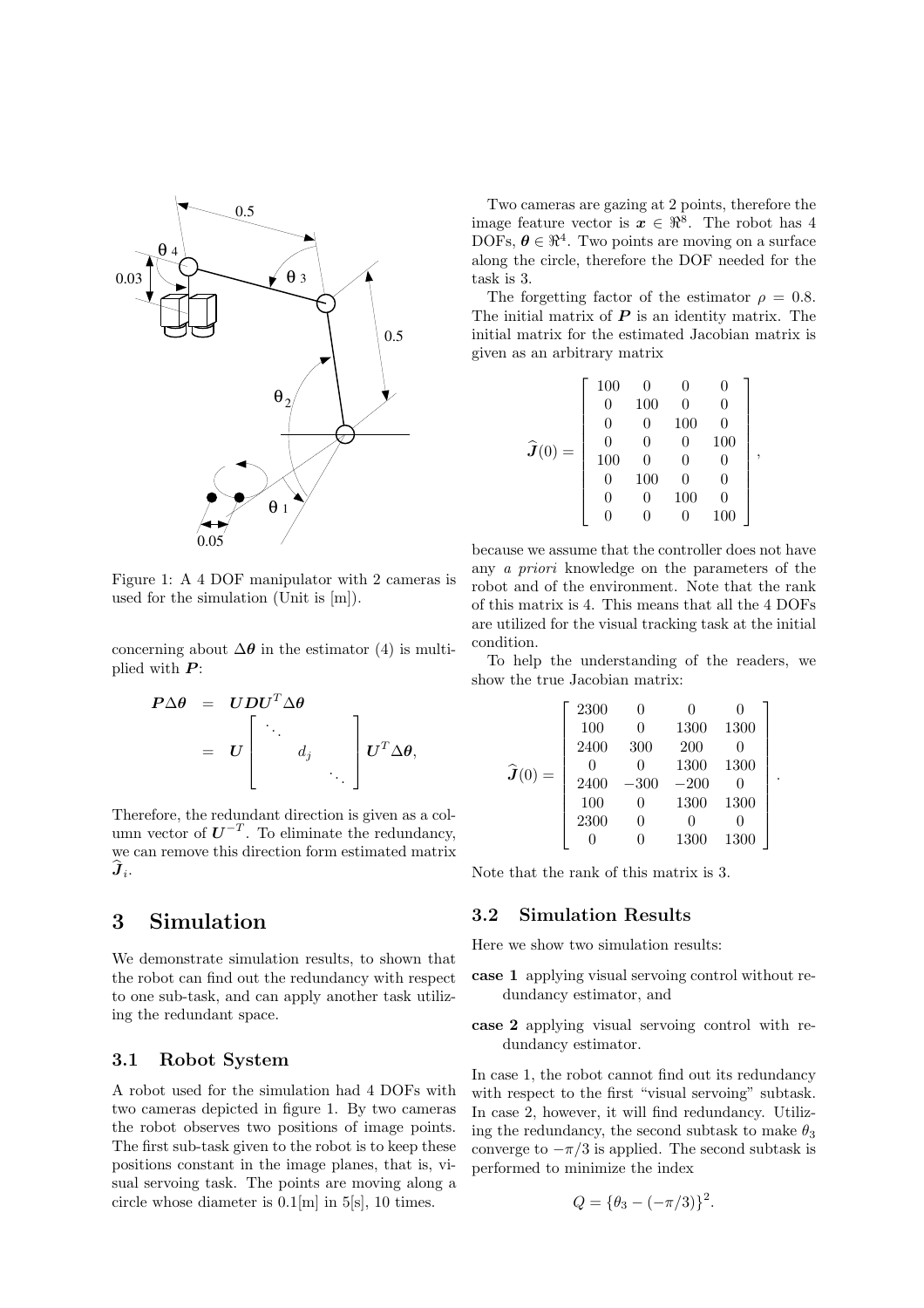

Figure 2: Simulation result 1 : image error in camera 1, image feature 1, x- coordinate  $(x_1 - x_{1d})$ 



Figure 3: Simulation result 2 : joint 3 displacement  $\theta_3$ 

Simulation results are shown in figures 2 and 3. By utilizing the on-line estimator, the visual servoing task is achieved without knowing about structure and parameters of the robot and the environment in both two cases. In figure 3, around 3 [s], the proposed estimator finds out the redundancy with respect to the first task. After that,  $\theta_3$  is converging to  $-\pi/3$  utilizing the redundancy.

### 3.3 Summary and Conclusions

In this paper, we have proposed an adaptive controller that can find out its redundancy by itself. By combining such controllers, it is very easy to construct a hybrid control architecture to control multi-degree-of-freedom robot. At first, only the first subtask controller is working, then it finds out its redundancy. Then it will spare the redundancy with second subtask controller, and so on. Note that the first controller does not simply inhibit the lower controllers, but spares the found redundancy with them. As a consequence, a behavior is emerged by a combination of several controllers.

The example demonstrated in this paper is so simple. To show the effectiveness of the controller, a more complicated robot with more complicated tasks has to be used. Now an experiment with 7 DOF robot arm with cameras is on going.

### A UD factorization (Bierman, 1976)

If the initial UD factorization of  $P$  is given, updated matrices  $\hat{U}$  and  $\hat{D}$  are obtained from U and and D:

$$
f = U^T \Delta \theta,
$$
  
\n
$$
v_i = d_i f_i \quad (i = 1, \dots, n, \text{nis dimension of } P),
$$
  
\n
$$
\alpha_1 = \rho + v_1 f_1,
$$
  
\n
$$
\hat{d}_1 = d_1 \gamma / \alpha_1,
$$
  
\n
$$
b_1 = v_1,
$$

As for the  $j = 2, \dots, n$  -th elements, they are updated as follows, where  $\stackrel{\triangle}{=}$  denotes overwite in the program manner,

$$
\alpha_j = d_{j-1} + f_j v_j,
$$
  
\n
$$
\hat{d}_j = d_j \alpha_{j-1} / \alpha_j,
$$
  
\n
$$
b_j \stackrel{\triangle}{=} v_j,
$$
  
\n
$$
p_j = -f_j / \alpha_{j-1},
$$

$$
\begin{array}{rcl}\n\widehat{U}_{ij} & = & U_{ij} + b_i p_j \\
b_i & \stackrel{\triangle}{=} & b_1 + U_{ij} v_j\n\end{array}\n\bigg\} \ (i = 1, \cdots, j). \tag{9}
$$

$$
d_i \stackrel{\triangle}{=} d_i/\rho \qquad (i = 1, \cdots, n). \qquad (10)
$$

### References

- Bierman, G. J. (1976). Measurement updating using the u–d factorization. Automatica, 12:375– 382.
- Brooks, R. A. (1986). A robust layered control system for a mobile robot. IEEE J. of Robotics and Automation, RA-2(1):14–23.
- Hosoda, K. and Asada, M. (1997). Adaptive visual servoing for various kinds fo robot systems. In Preprints of 5th International Symposium on Experimental Robotics, pages 451–462.